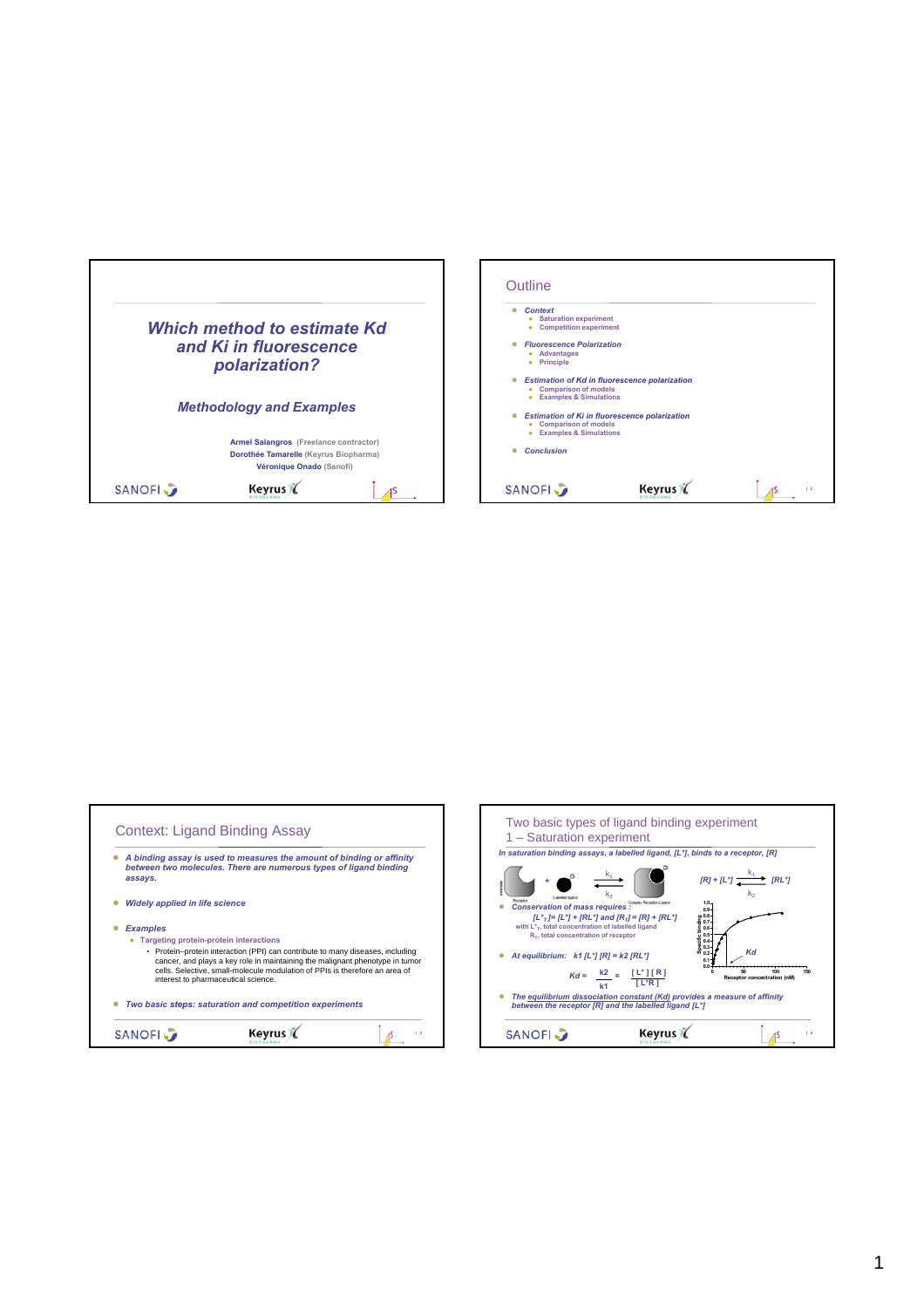





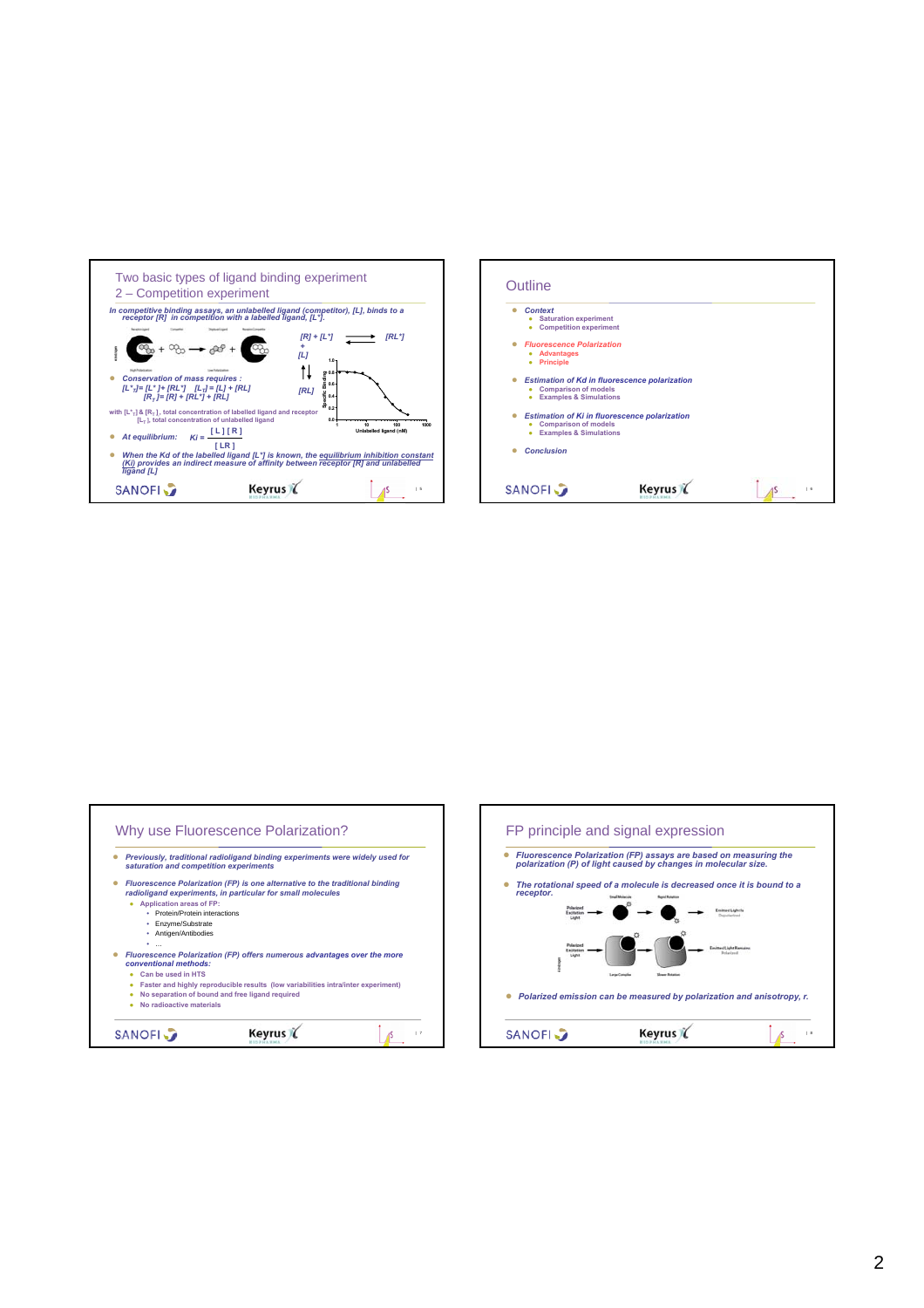



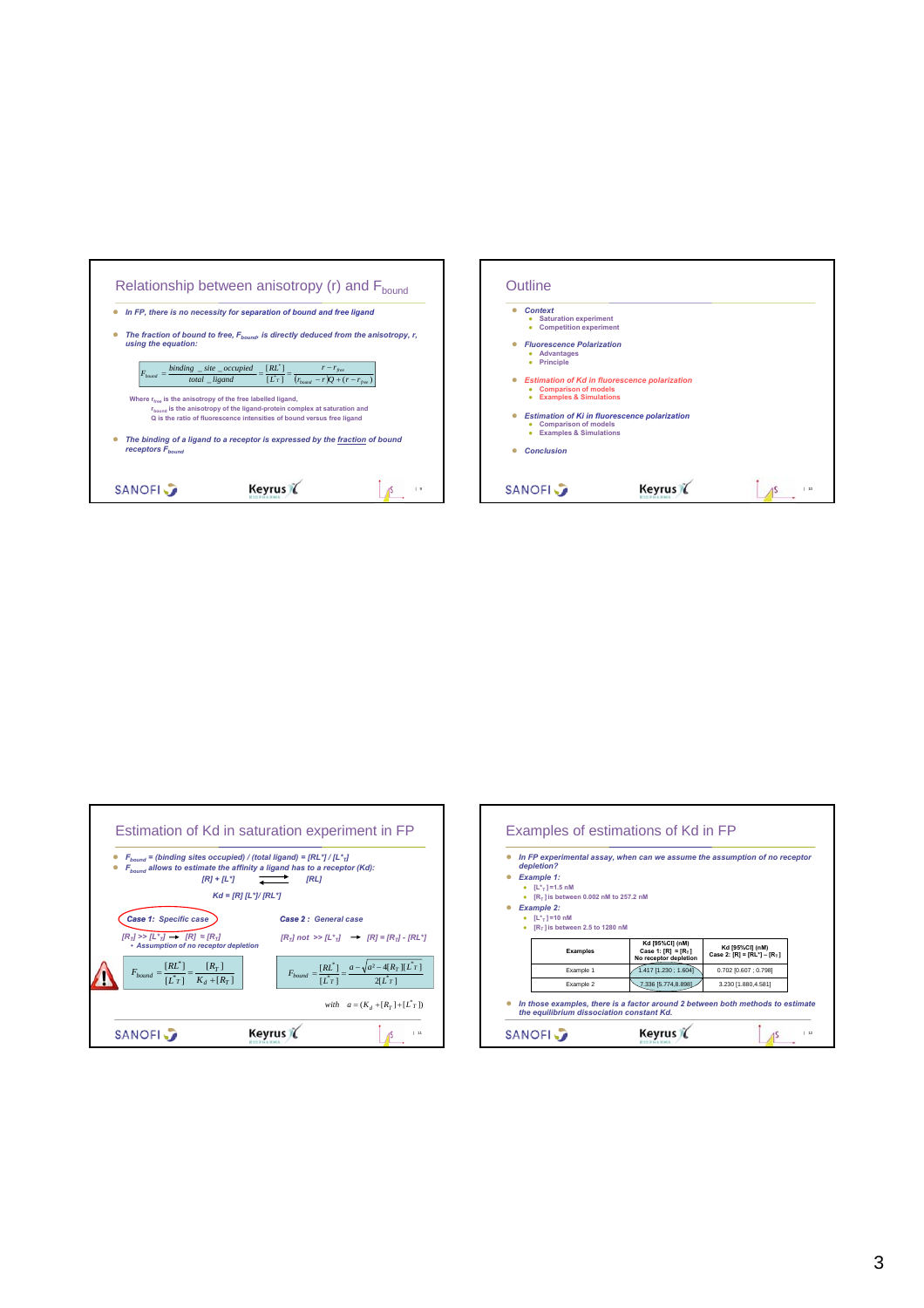



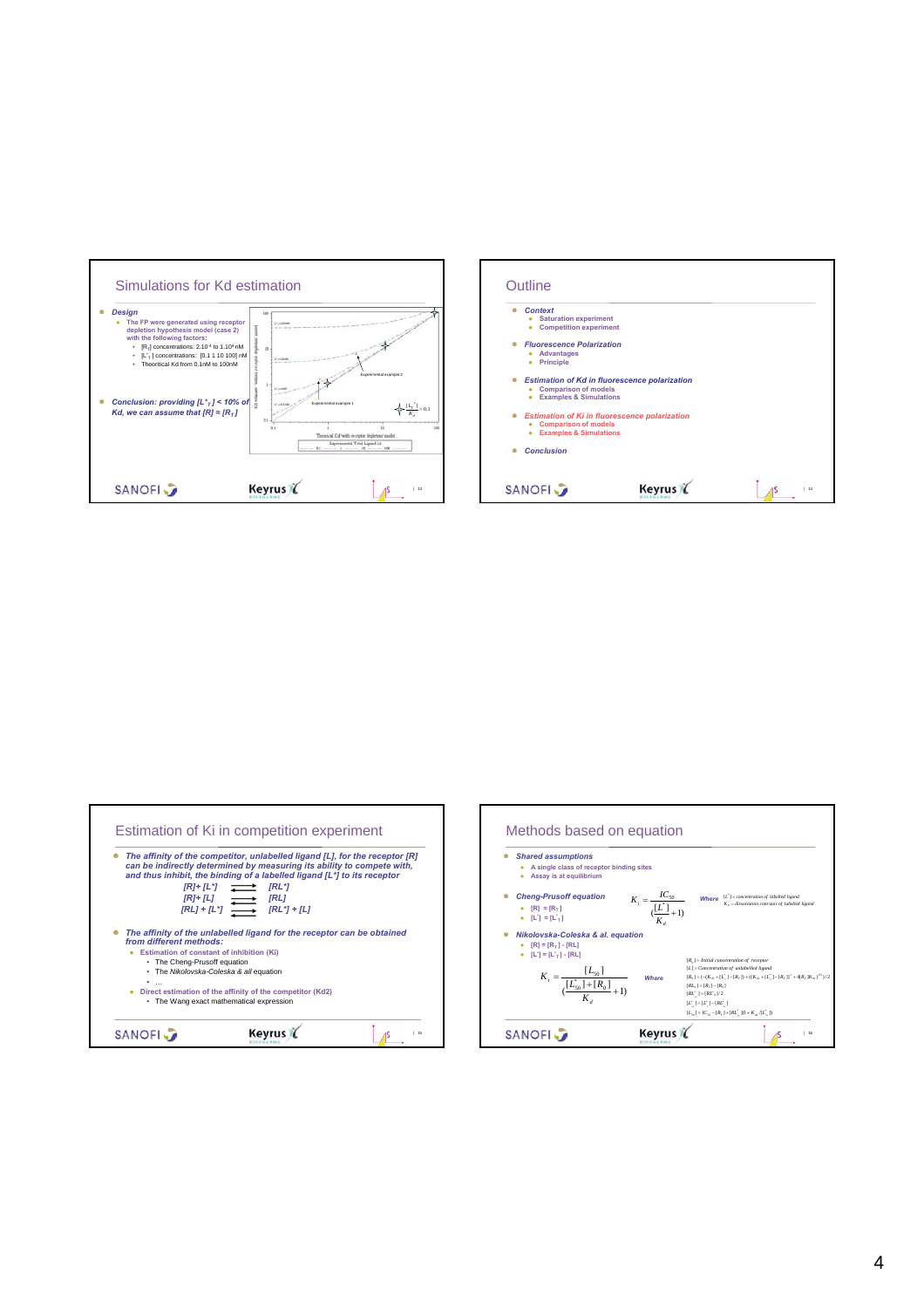|                                                                                                                                                                                     | Wang has described an exact expression of competitive binding:                                                                                                                                                               |
|-------------------------------------------------------------------------------------------------------------------------------------------------------------------------------------|------------------------------------------------------------------------------------------------------------------------------------------------------------------------------------------------------------------------------|
| $R+L^* \leftarrow \frac{K_{d1}}{R} R L^* \qquad R+L \leftarrow \frac{K_{d2}}{R} R L$<br>$K_{d1} = \frac{[R] \cdot [L^*]}{[H^*]}(Eq.1)$ $K_{d2} = \frac{[R] \cdot [L]}{[H^*]}(Eq.2)$ | $[R_r] = [RL^*] + [RL] + [R]$<br>Conservation of mass requires: $[L_r^*] = [RL^*] + [L^*]$<br>$[L_r] = [RL] + [L]$ ( <i>Eq.</i> 3)                                                                                           |
|                                                                                                                                                                                     | After substitution and rearrangement, this leads to the following equation:                                                                                                                                                  |
| $F_{bound} = \frac{[RL^*]}{[L^*_T]} = \frac{2 \cdot \sqrt{(a^2 - 3b)} \cdot \cos{\frac{\theta}{3}} - a}{3K_{d1} + 2 \cdot \sqrt{(a^2 - 3b)} \cdot \cos{\frac{\theta}{3}} - a}$      | $a = K_{\alpha} + K_{\alpha}$ , + $[L_{\tau}]$ + $[L_{\tau}]$ - $[R_{\tau}]$<br><b>Where</b> $b = K_{d2} \cdot ((L_T^*) - [R_T]) + K_{d1} \cdot ((L_T^*) - [R_T]) + K_{d1} \cdot K_{d2}$<br>$c = -K_a \cdot K_a \cdot [R_r]$ |
| $[R\tau]$ and $[L\tau]$ are the experimental constants                                                                                                                              | Kd1 must have been previously obtained from a direct binding experiment                                                                                                                                                      |

| <b>Example 1:</b><br>• $[L^*T] = 1.5$ nM and $[R_T] = 6$ nM<br>$\bullet$ [L <sub>T</sub> ] is between 0.51 nM to 10000 nM<br>• Kd = 1.08 nM and IC50 = 22.3 [17.5 ; 28.6] nM |                            |                                          |                               |
|------------------------------------------------------------------------------------------------------------------------------------------------------------------------------|----------------------------|------------------------------------------|-------------------------------|
| <b>Example 2:</b><br>• $[L^*T] = 10.0$ nM and $[R_T] = 20.0$ nM<br>$\bullet$ [L <sub>T</sub> ] is between 0.67 to 238 nM<br>• Kd = 3.23 nM and IC50 = 68.1 [40.1 ; 115.3] nM |                            |                                          |                               |
| Experiment                                                                                                                                                                   | Ki<br><b>Cheng Prusoff</b> | Corrected Ki<br>Nikolovska-Coleska & al. | Kd <sub>2</sub><br>Wang model |
| Example 1                                                                                                                                                                    | 9.35                       | 2.81                                     | 3.14 [2.395 ; 3.888]          |
| Example 2                                                                                                                                                                    | 16.62                      | 7.33                                     | $5.34$ [3.896 ; 6.778]        |
|                                                                                                                                                                              |                            |                                          |                               |



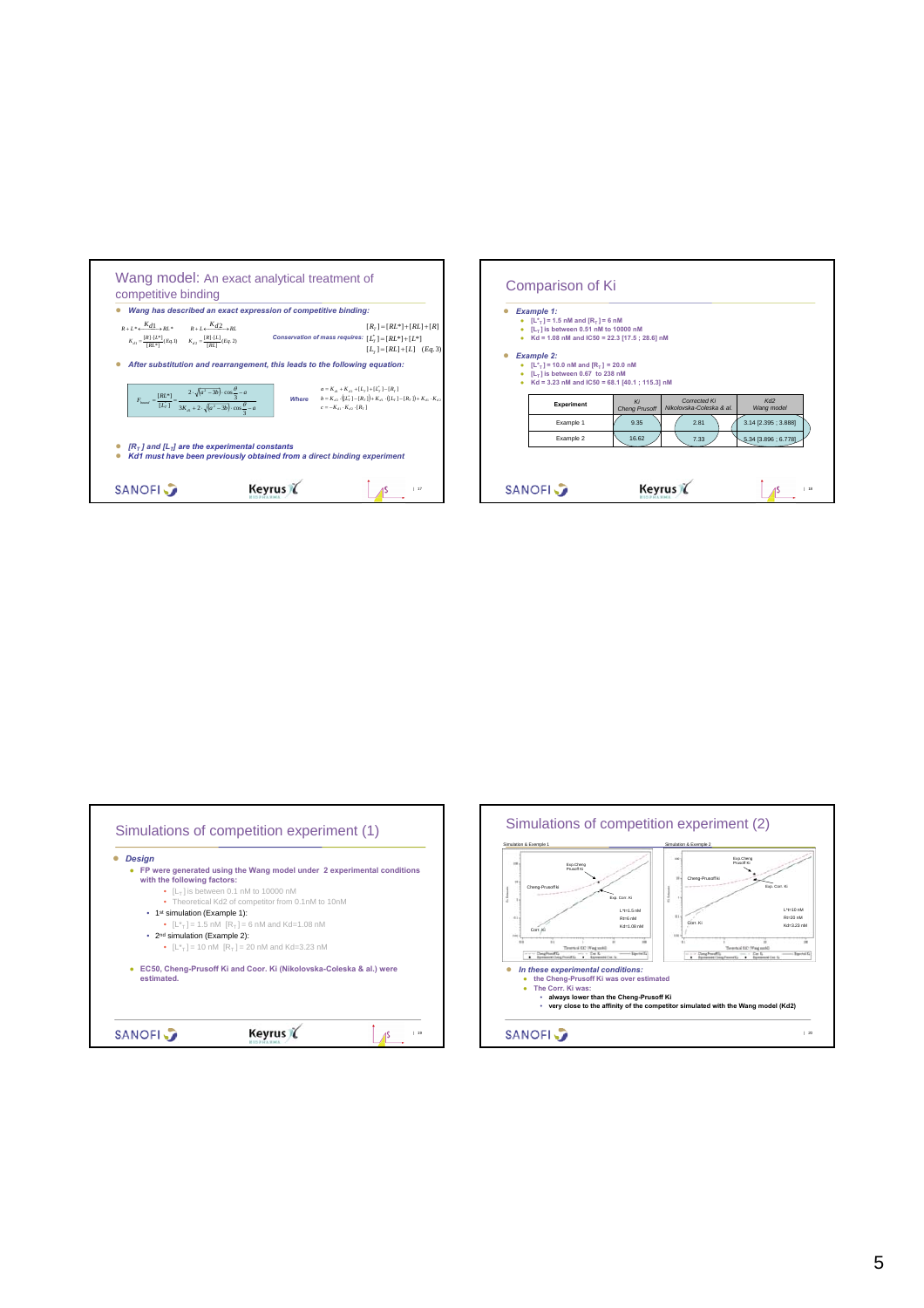| Anal. Biochem., 2004, 332, 261-273.<br>• Advantage of Wang model : 95% confidence interval is estimated<br>• Xinyi HUANG. "Fluorescence polarization competition assay: the range of<br>• Advantage of Corr. Ki : equation for uncompetitive inhibition is available<br>resolvable inhibitor potency is limited by the affinity of the fluorescent<br>Both methods: difficult to generalize in particular cases as dimeric models<br>ligand.", J Biomol Screen, 2003, 8, 34-38. | In FP, classical binding models need to be adapted to the Fbound<br>Which method to estimate Kd in FP?<br>The classical model, $[{\bf R}] \approx [{\bf R}_{\tau}]$ , is not well adapted: over estimation of Kd<br>The general model, taken into account the receptor depletion $[R] = [R_T] - [RL^*]$ , must be used in<br><b>FP</b> experiments<br>Which method to estimate Ki in FP?<br>Ki calculated with Cheng-Prusoff biaised the affinity of a competitor for a receptor<br>The Nikolovska-Coleska equation (corr. Ki) and the exact analytical treatment of competitive<br>binding (Wang model) are equivalent methods: |  |  | • Michael H A ROEHRL, Julia Y WANG, Gerhard WAGNER. "A general<br>framework for development and data analysis of competitive high-throughput<br>screens for small-molecule inhibitors of protein-protein interactions by<br>fluorescence polarization.", Biochemistry, 2004, 43 (51), 16056-16066.<br>• Zhi-Xin WANG. "An exact mathematical expression for describing<br>competitive-binding of 2 different ligands to a protein molecule.", FEBS<br>Letters, 1995, 360, 111-114.<br>Zaneta NIKOLOVSKA-COLESKA and al. "Development and optimization of<br>a binding assay for the XIAP BIR3 domain using fluorescence polarization.", |  |  |
|---------------------------------------------------------------------------------------------------------------------------------------------------------------------------------------------------------------------------------------------------------------------------------------------------------------------------------------------------------------------------------------------------------------------------------------------------------------------------------|----------------------------------------------------------------------------------------------------------------------------------------------------------------------------------------------------------------------------------------------------------------------------------------------------------------------------------------------------------------------------------------------------------------------------------------------------------------------------------------------------------------------------------------------------------------------------------------------------------------------------------|--|--|-----------------------------------------------------------------------------------------------------------------------------------------------------------------------------------------------------------------------------------------------------------------------------------------------------------------------------------------------------------------------------------------------------------------------------------------------------------------------------------------------------------------------------------------------------------------------------------------------------------------------------------------|--|--|
|                                                                                                                                                                                                                                                                                                                                                                                                                                                                                 |                                                                                                                                                                                                                                                                                                                                                                                                                                                                                                                                                                                                                                  |  |  |                                                                                                                                                                                                                                                                                                                                                                                                                                                                                                                                                                                                                                         |  |  |